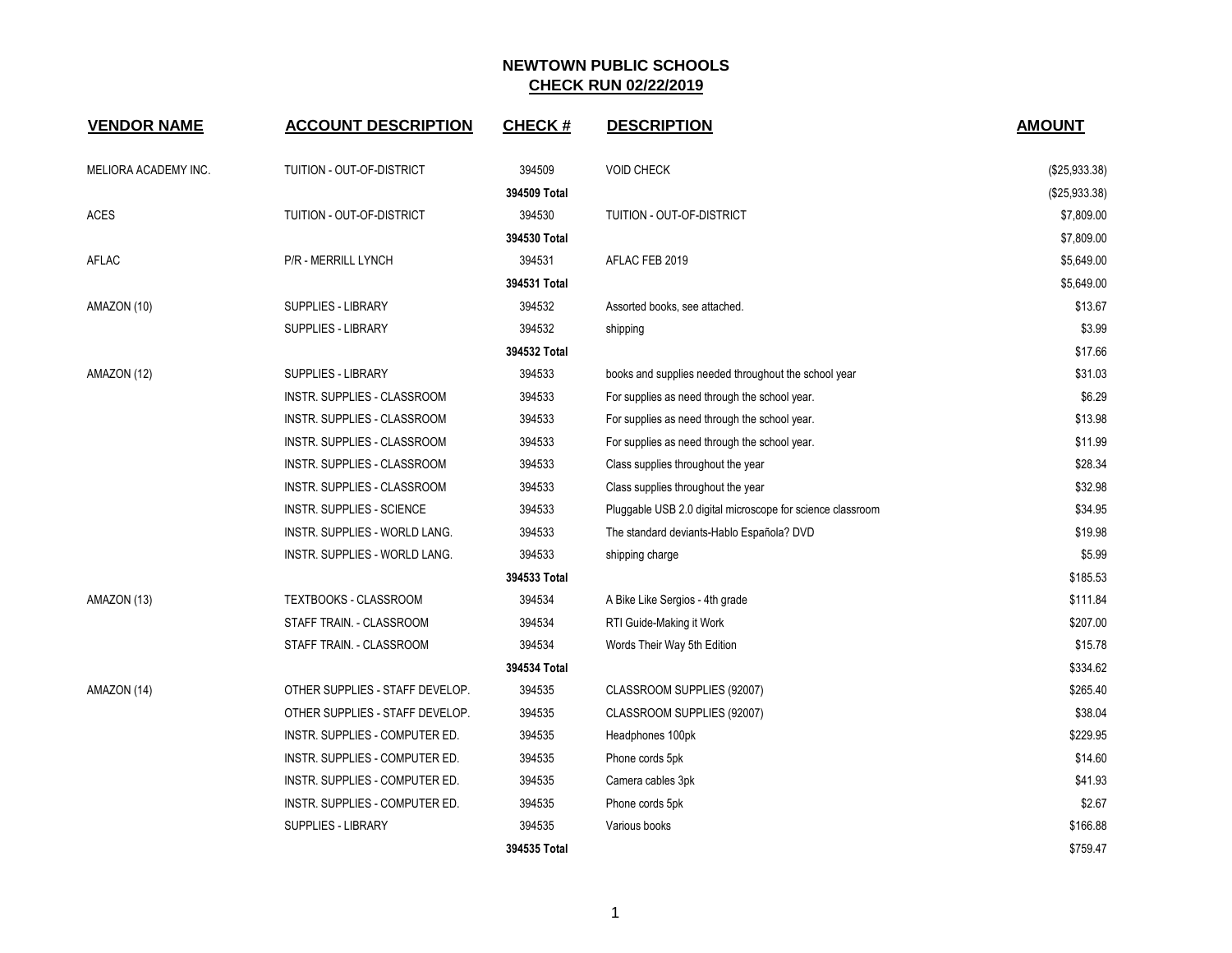| <b>VENDOR NAME</b>                   | <b>ACCOUNT DESCRIPTION</b>       | <b>CHECK#</b> | <b>DESCRIPTION</b>                                                    | <b>AMOUNT</b> |
|--------------------------------------|----------------------------------|---------------|-----------------------------------------------------------------------|---------------|
| AMAZON (17)                          | OTHER SUPPLIES - STAFF DEVELOP.  | 394536        | CLASSROOM SUPPLIES (92007)                                            | \$106.30      |
|                                      | OTHER SUPPLIES - STAFF DEVELOP.  | 394536        | CLASSROOM SUPPLIES (92007)                                            | (\$13.12)     |
|                                      | OTHER SUPPLIES - STAFF DEVELOP.  | 394536        | CLASSROOM SUPPLIES (92007)                                            | \$329.92      |
|                                      | OTHER SUPPLIES - STAFF DEVELOP.  | 394536        | CLASSROOM SUPPLIES (92007)                                            | \$48.16       |
|                                      | OTHER SUPPLIES - STAFF DEVELOP.  | 394536        | CLASSROOM SUPPLIES (92007)                                            | \$78.44       |
|                                      | INSTR. SUPPLIES - SP. ED. PREK-8 | 394536        | OPEN PO EDUCATIONAL SUPPLIES                                          | \$104.75      |
|                                      |                                  | 394536 Total  |                                                                       | \$654.45      |
| AMAZON (9)                           | INSTR. SUPPLIES - CLASSROOM      | 394537        | 115 UPDATE                                                            | \$88.79       |
|                                      | INSTR. SUPPLIES - CLASSROOM      | 394537        | <b>GUIDANCE</b>                                                       | \$173.37      |
|                                      | INSTR. SUPPLIES - CLASSROOM      | 394537        | <b>GREENHOUSE</b>                                                     | \$20.64       |
|                                      | INSTR. SUPPLIES - CLASSROOM      | 394537        | <b>GREENHOUSE</b>                                                     | \$8.54        |
|                                      | INSTR. SUPPLIES - CLASSROOM      | 394537        | <b>HEMMA</b>                                                          | \$29.94       |
|                                      | INSTR. SUPPLIES - CLASSROOM      | 394537        | <b>SECURITY</b>                                                       | \$145.72      |
|                                      | INSTR. SUPPLIES - CLASSROOM      | 394537        | <b>HEMMA</b>                                                          | \$4.95        |
|                                      | INSTR. SUPPLIES - CLASSROOM      | 394537        | <b>HEMMA</b>                                                          | \$8.06        |
|                                      | INSTR. SUPPLIES - CLASSROOM      | 394537        | <b>GREENHOUSE</b>                                                     | \$38.51       |
|                                      | INSTR. SUPPLIES - CLASSROOM      | 394537        | <b>TAGS AND STRING</b>                                                | \$32.57       |
|                                      | INSTR. SUPPLIES - TECH ED.       | 394537        | SEESII PROFESSIONAL WIRE CABLE TRACKER                                | \$194.99      |
|                                      |                                  | 394537 Total  |                                                                       | \$746.08      |
| ASCD                                 | MEMBERSHIPS - STAFF DEVELOP.     | 394538        | 1 year membership                                                     | \$239.00      |
|                                      |                                  | 394538 Total  |                                                                       | \$239.00      |
| <b>B &amp; H PHOTO-VIDEO-PRO AUD</b> | INSTR. SUPPLIES - INFO. TECH.    | 394539        | Epson Lamp for Power lite 450 V13H010L57                              | \$128.99      |
|                                      |                                  | 394539 Total  |                                                                       | \$128.99      |
| <b>CES</b>                           | STAFF TRAIN. - CLASSROOM         | 394540        | Echoes & Reflections curriculum instruction workshop registration     | \$25.00       |
|                                      | STAFF TRAIN. - CLASSROOM         | 394540        | Echoes & Reflections curriculum instruction workshop on the Holocaust | \$25.00       |
|                                      |                                  | 394540 Total  |                                                                       | \$50.00       |
| CHANNING BETE COMPANY, IN            | INSTR. SUPPLIES - GUIDANCE       | 394541        | Parent guide: Helping your child succeed in MS, Item PS80692          | \$438.00      |
|                                      | INSTR. SUPPLIES - GUIDANCE       | 394541        | shipping                                                              | \$43.58       |
|                                      |                                  | 394541 Total  |                                                                       | \$481.58      |
| <b>CHARTER COMMUNICATION</b>         | INSTR. SUPPLIES - TECH ED.       | 394542        | <b>CABLE TV</b>                                                       | \$7.37        |
|                                      |                                  | 394542 Total  |                                                                       | \$7.37        |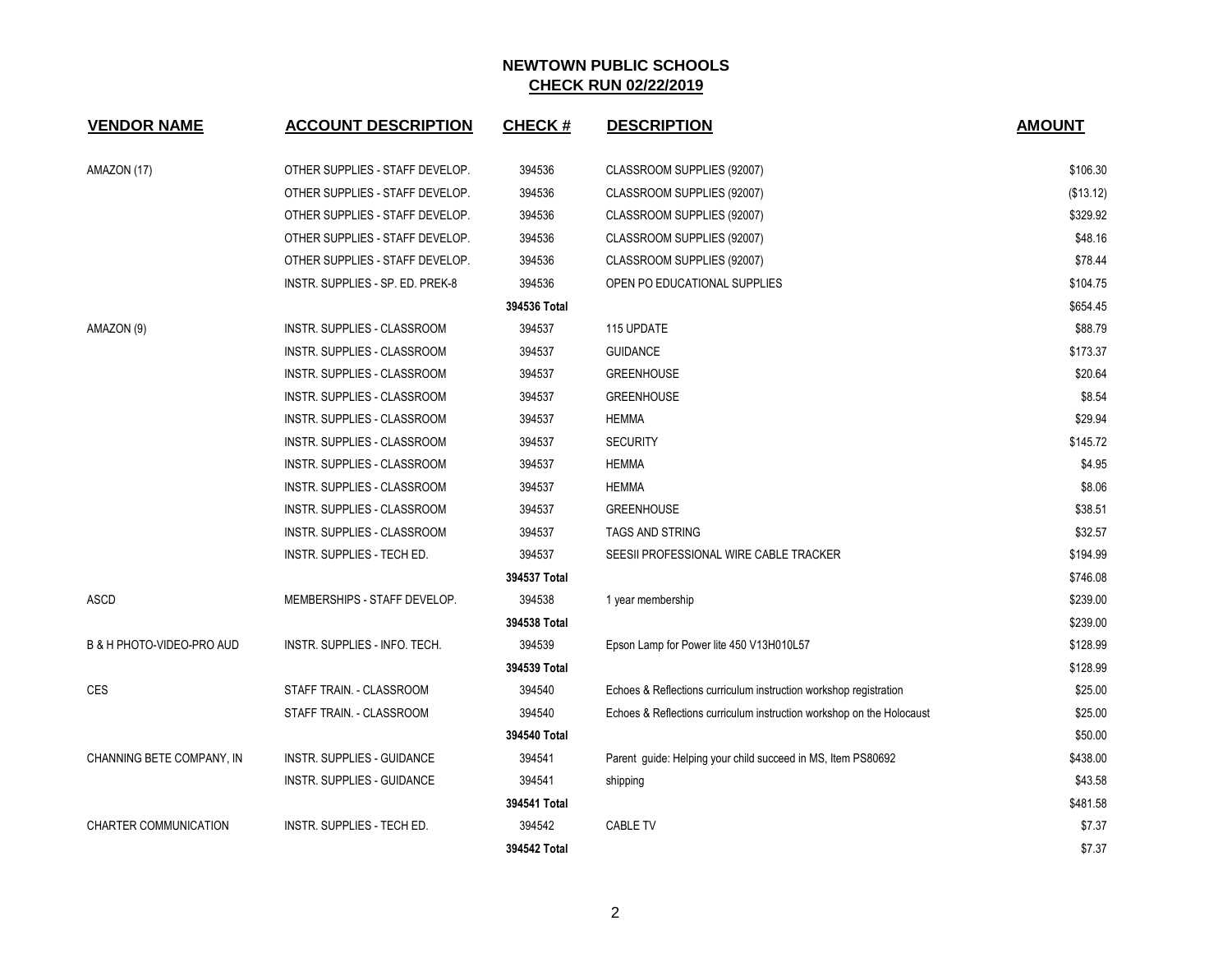| <b>VENDOR NAME</b>            | <b>ACCOUNT DESCRIPTION</b>       | <b>CHECK#</b> | <b>DESCRIPTION</b>                                                          | <b>AMOUNT</b> |
|-------------------------------|----------------------------------|---------------|-----------------------------------------------------------------------------|---------------|
| <b>CMEA</b>                   | CONTRACTED SERV. - MUSIC         | 394543        | <b>REGISTRATION FEE</b>                                                     | \$75.00       |
|                               |                                  | 394543 Total  |                                                                             | \$75.00       |
| CONNEC-TO-TALK                | PROF. SERV. - PSYCH/MED. EVAL.   | 394544        | PROF. SERV. - PSYCH/MED. EVAL.                                              | \$1,160.00    |
|                               | PROF. SERV. - PSYCH/MED. EVAL.   | 394544        | PROF. SERV. - PSYCH/MED. EVAL.                                              | \$790.00      |
|                               |                                  | 394544 Total  |                                                                             | \$1,950.00    |
| DEEB, AMY                     | STAFF TRAVEL - CLASSROOM         | 394545        | TRAVEL SWC DEPT. CHAIR MEETING                                              | \$8.12        |
|                               |                                  | 394545 Total  |                                                                             | \$8.12        |
| DEMCO INC.                    | <b>REPAIRS - LIBRARY</b>         | 394546        | po#94478 Tape and glue for repairs for RIS LMC. Quote #W8345092             | \$103.80      |
|                               | SUPPLIES - LIBRARY               | 394546        | po#94478 bookends, easels, stickers, bookmarks for RIS LMC. Quote# W8345092 | \$122.91      |
|                               |                                  | 394546 Total  |                                                                             | \$226.71      |
| <b>EAST RIVER ENERGY INC.</b> | FUEL OIL - HOM.                  | 394547        | OIL 2693.8 GAL HOM                                                          | \$5,530.37    |
|                               |                                  | 394547 Total  |                                                                             | \$5,530.37    |
| ECKHARDT, KURT                | <b>INSTR. SUPPLIES - MUSIC</b>   | 394548        | DUST TO DAWN MUSIC                                                          | \$39.95       |
|                               |                                  | 394548 Total  |                                                                             | \$39.95       |
| <b>EDADVANCE</b>              | TUITION - OUT-OF-DISTRICT        | 394549        | TUITION - OUT-OF-DISTRICT                                                   | \$5,600.00    |
|                               | TUITION - OUT-OF-DISTRICT        | 394549        | TUITION - OUT-OF-DISTRICT                                                   | \$360.00      |
|                               | TUITION - OUT-OF-DISTRICT        | 394549        | TUITION - OUT-OF-DISTRICT                                                   | \$5,600.00    |
|                               | TUITION - OUT-OF-DISTRICT        | 394549        | TUITION - OUT-OF-DISTRICT                                                   | \$594.00      |
|                               | TUITION - OUT-OF-DISTRICT        | 394549        | TUITION - OUT-OF-DISTRICT                                                   | \$5,288.87    |
|                               | TUITION - OUT-OF-DISTRICT        | 394549        | TUITION - OUT-OF-DISTRICT                                                   | \$561.00      |
|                               | TUITION - OUT-OF-DISTRICT        | 394549        | TUITION - OUT-OF-DISTRICT                                                   | \$561.00      |
|                               |                                  | 394549 Total  |                                                                             | \$18,564.87   |
| EVERSOURCE (ELEC-BOE)         | ELECTRICITY - S.H.               | 394550        | ELEC 51466947041 53,828. KWH                                                | \$10,916.80   |
|                               | ELECTRICITY - S.H.               | 394550        | 51466947041 CARRYOVER BAL NOV/DEC BIL                                       | \$63.71       |
|                               | ELECTRICITY - RIS.               | 394550        | ELEC 51324453075 112,493. KWH                                               | \$25,435.35   |
|                               |                                  | 394550 Total  |                                                                             | \$36,415.86   |
| EVERSOURCE (GAS-BOE)          | PROPANE & NATURAL GAS - RIS.     | 394551        | GAS 57410220032 12,430. CCF                                                 | \$8,911.97    |
|                               | PROPANE & NATURAL GAS - H.S.     | 394551        | GAS 57445161052 36,630. CCF                                                 | \$25,631.27   |
|                               |                                  | 394551 Total  |                                                                             | \$34,543.24   |
| <b>FISHER SCIENTIFIC</b>      | <b>INSTR. SUPPLIES - SCIENCE</b> | 394552        | 1 CASE OF 6 NAT SPRY NAT LDPE YRK                                           | \$31.32       |
|                               |                                  | 394552 Total  |                                                                             | \$31.32       |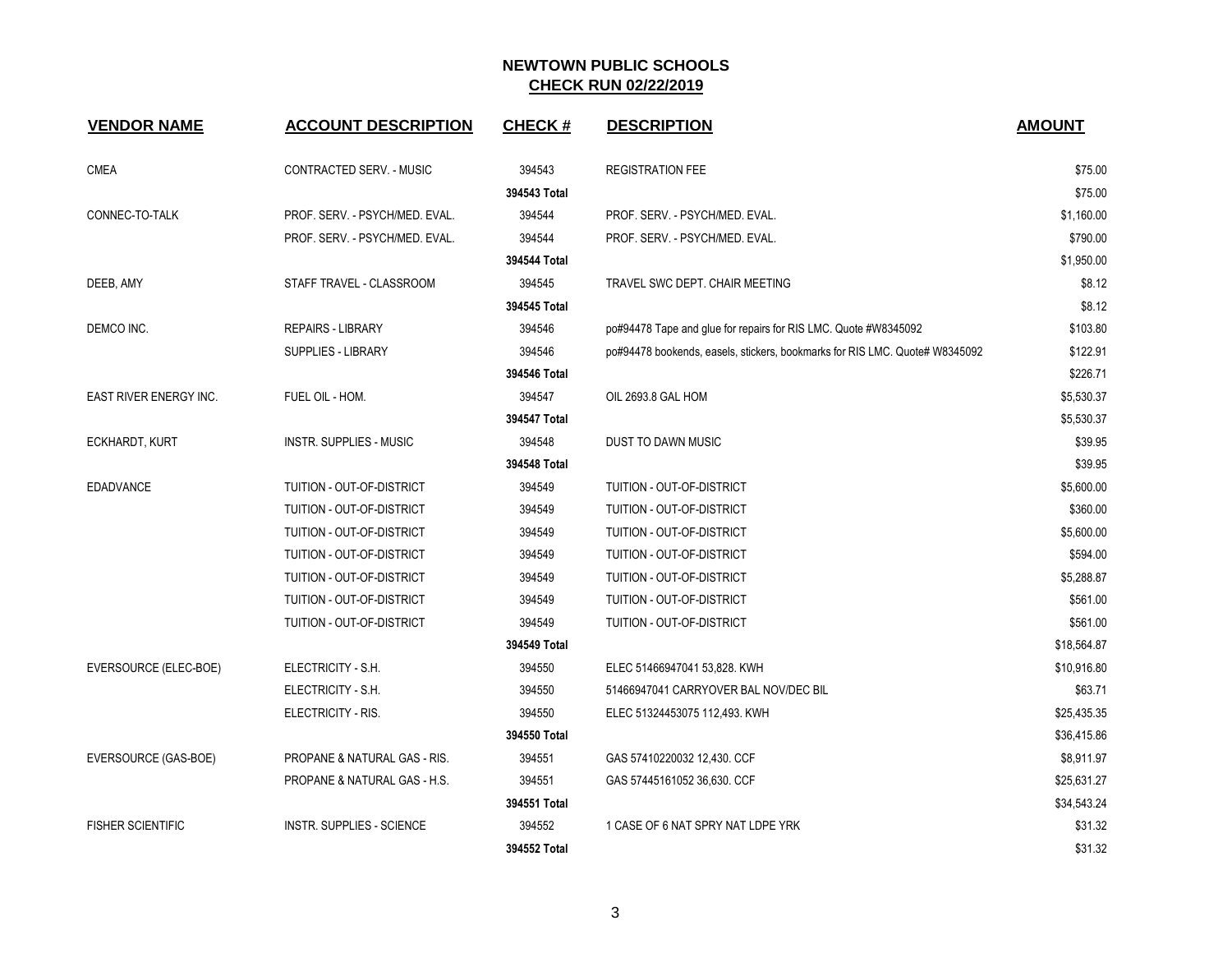| <b>VENDOR NAME</b>             | <b>ACCOUNT DESCRIPTION</b>       | <b>CHECK#</b> | <b>DESCRIPTION</b>                                                     | <b>AMOUNT</b> |
|--------------------------------|----------------------------------|---------------|------------------------------------------------------------------------|---------------|
|                                |                                  |               |                                                                        |               |
| GELINAS JOHN DR.               | TUITION - OUT-OF-DISTRICT        | 394553        | TUITION - OUT-OF-DISTRICT                                              | \$240.00      |
|                                |                                  | 394553 Total  |                                                                        | \$240.00      |
| HB COMMUNICATIONS INC.         | INSTR. SUPPLIES - INFO. TECH.    | 394554        | Replacement lamp for Epson 580,585,595V13H010L80QUOTE 20112216         | \$65.00       |
|                                |                                  | 394554 Total  |                                                                        | \$65.00       |
| <b>HOUGHTON MIFFLIN COM</b>    | INSTR. SUPPLIES - SP. ED. H.S.   | 394555        | WOODCOCK JOHNSON 1V TEST B SCORING GUIDE ITEM: 1588303                 | \$41.60       |
|                                | INSTR. SUPPLIES - SP. ED. H.S.   | 394555        | <b>SHIPPING</b>                                                        | \$10.00       |
|                                |                                  | 394555 Total  |                                                                        | \$51.60       |
| HUETTNER, JENNIFER             | INSTR. SUPPLIES - WORLD LANG.    | 394556        | NATIONAL LATIN EXAMS                                                   | \$495.00      |
|                                |                                  | 394556 Total  |                                                                        | \$495.00      |
| INSTITUTE FOR AMERICAN IN      | CONTRACTED SERV. - T.A.P.        | 394557        | <b>MUSEUM FIELD TRIP</b>                                               | \$150.00      |
|                                |                                  | 394557 Total  |                                                                        | \$150.00      |
| <b>INTEGRITY PIANO SERVICE</b> | <b>REPAIRS - MUSIC</b>           | 394558        | Yamaha Upright P22 (SN:280289) Café floor: tuning A-440 standard pitch | \$138.00      |
|                                | <b>REPAIRS - MUSIC</b>           | 394558        | Yamaha Upright P22 (SN:280094), Band room: tuning A-440 standard pitch | \$138.00      |
|                                |                                  | 394558 Total  |                                                                        | \$276.00      |
| MASON W.B. INC.                | OFF. SUPPLIES - BUS. SERV.       | 394559        | <b>SUPPLIES 2018/19</b>                                                | (\$168.45)    |
|                                | OFF. SUPPLIES - BUS. SERV.       | 394559        | <b>SUPPLIES 2018/19</b>                                                | \$119.79      |
|                                | OFF. SUPPLIES - BUS. SERV.       | 394559        | COFFEE 20081/19                                                        | \$74.94       |
|                                | OFF. SUPPLIES - BUS. SERV.       | 394559        | <b>WATER 2018/19</b>                                                   | \$26.36       |
|                                | INSTR. SUPPLIES - CLASSROOM      | 394559        | Copy paper, white and ast colors, see attached order                   | \$1,382.00    |
|                                | INSTR. SUPPLIES - CLASSROOM      | 394559        | COPY PAPER 11X17 BOXES                                                 | \$786.90      |
|                                | INSTR. SUPPLIES - CLASSROOM      | 394559        | Pocket Folders, Markers, rubber bands, hanging folders                 | \$166.57      |
|                                | INSTR. SUPPLIES - GUIDANCE       | 394559        | COLOR PAPER- PAPER CLIPS- MARKERS                                      | \$102.24      |
|                                | INSTR. SUPPLIES - CLASSROOM      | 394559        | FILE TABS AND BATTERIES                                                | \$39.33       |
|                                | INSTR. SUPPLIES - SP. ED. PREK-8 | 394559        | PRESCHOOL SUPPLIES                                                     | \$42.28       |
|                                |                                  | 394559 Total  |                                                                        | \$2,571.96    |
| MUSICAL ARTS CONFERENCE        | CONTRACTED SERV. - MUSIC         | 394560        | DUES FOR COLOR GUARD AND WINTER PERCUSSION                             | \$500.00      |
|                                |                                  | 394560 Total  |                                                                        | \$500.00      |
| NATIONAL ASSOC. FOR MUSIC      | MEMBERSHIPS - MUSIC              | 394561        | MEMBERSHIP FEE RENEWAL                                                 | \$154.00      |
|                                |                                  | 394561 Total  |                                                                        | \$154.00      |
| <b>NCS PEARSON INC.</b>        | <b>INSTR. SUPPLIES - PSYCH.</b>  | 394562        | <b>TOWL 4 KIT 19045</b>                                                | \$296.75      |
|                                | INSTR. SUPPLIES - PSYCH.         | 394562        | WIAT 111 KIT 0158984757                                                | \$601.25      |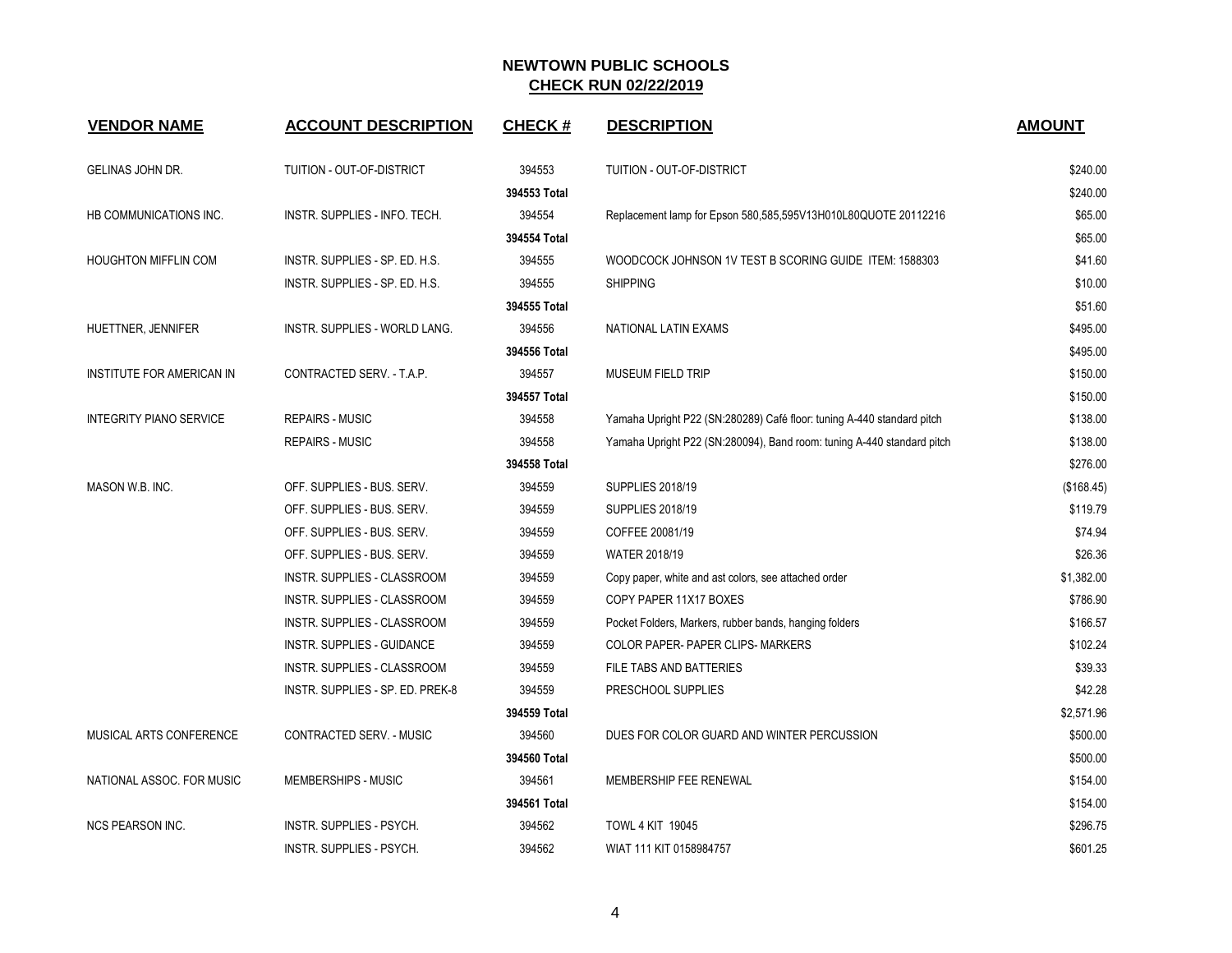| <b>VENDOR NAME</b>        | <b>ACCOUNT DESCRIPTION</b>      | <b>CHECK#</b> | <b>DESCRIPTION</b>                                                     | <b>AMOUNT</b> |
|---------------------------|---------------------------------|---------------|------------------------------------------------------------------------|---------------|
| <b>NCS PEARSON INC.</b>   | INSTR. SUPPLIES - PSYCH.        | 394562        | <b>SHIPPING</b>                                                        | \$44.90       |
|                           |                                 | 394562 Total  |                                                                        | \$942.90      |
| NEWTOWN FOOD SERVICES     | OFF. SUPPLIES - ADMIN.          | 394563        | For professional Development Refreshments during school year.          | \$28.00       |
|                           |                                 | 394563 Total  |                                                                        | \$28.00       |
| NORCOM CT                 | <b>EQUIPMENT - SECURITY</b>     | 394564        | Multi-Unit Battery Charger for Motorola CP-110 Radios (HAW), Six-port; | \$247.50      |
|                           |                                 | 394564 Total  |                                                                        | \$247.50      |
| NORTHWEST VILLAGE SCHOOL  | TUITION - OUT-OF-DISTRICT       | 394565        | TUITION - OUT-OF-DISTRICT                                              | \$9,217.60    |
|                           | TUITION - OUT-OF-DISTRICT       | 394565        | TUITION - OUT-OF-DISTRICT                                              | \$13,826.40   |
|                           |                                 | 394565 Total  |                                                                        | \$23,044.00   |
| <b>ON-SITE SHREDDING</b>  | CONTRACTED SERV. - BUS. SERV.   | 394566        | SHREDDING SERV 2018/19                                                 | \$50.00       |
|                           | CONTRACTED SERV. - CLASSRM      | 394566        | SHREDDING SERV 2018/19                                                 | \$37.50       |
|                           | OFF. SUPPLIES - ADMIN.          | 394566        | SHREDDING SERV 2018/19                                                 | \$27.50       |
|                           | OFF. SUPPLIES - ADMIN.          | 394566        | SHREDDING SERV 2018/19                                                 | \$30.00       |
|                           | INSTR. SUPPLIES - CLASSROOM     | 394566        | SHREDDING SERV 2018/19                                                 | \$30.00       |
|                           | INSTR. SUPPLIES - CLASSROOM     | 394566        | SHREDDING SERV 2018/19                                                 | \$27.50       |
|                           |                                 | 394566 Total  |                                                                        | \$202.50      |
| PERKINS SCHOOL FOR THE BL | TUITION - OUT-OF-DISTRICT       | 394567        | TUITION - OUT-OF-DISTRICT                                              | \$25,933.38   |
|                           |                                 | 394567 Total  |                                                                        | \$25,933.38   |
| PETTY CASH - C/O          | PRINTING - STAFF DEVELOP.       | 394568        | PETTY CASH                                                             | \$12.23       |
|                           | OTHER SUPPLIES - STAFF DEVELOP. | 394568        | PETTY CASH                                                             | \$105.00      |
|                           | OFF./MEETING SUPPLIES - B.O.E.  | 394568        | PETTY CASH                                                             | \$85.02       |
|                           | REPAIRS - MAINT.                | 394568        | PETTY CASH                                                             | \$39.41       |
|                           |                                 | 394568 Total  |                                                                        | \$241.66      |
| PLANK ROAD PUBLISHING     | <b>INSTR. SUPPLIES - MUSIC</b>  | 394569        | SEM-147 Start your Day with a Song-downloadable kit with video         | \$16.95       |
|                           | INSTR. SUPPLIES - MUSIC         | 394569        | XS-0602 Green-downloadable kit                                         | \$14.95       |
|                           | INSTR. SUPPLIES - MUSIC         | 394569        | MK8-M275 Music K-8 Magazine only                                       | \$19.95       |
|                           | INSTR. SUPPLIES - MUSIC         | 394569        | XS-0749 Over There is My Future-downloadable kit                       | \$14.95       |
|                           | INSTR. SUPPLIES - MUSIC         | 394569        | SE-1037 We Believe In Music-downloadable kit                           | \$14.95       |
|                           | <b>INSTR. SUPPLIES - MUSIC</b>  | 394569        | shipping                                                               | \$6.95        |
|                           | <b>INSTR. SUPPLIES - MUSIC</b>  | 394569        | processing fee                                                         | \$2.50        |
|                           |                                 | 394569 Total  |                                                                        | \$91.20       |